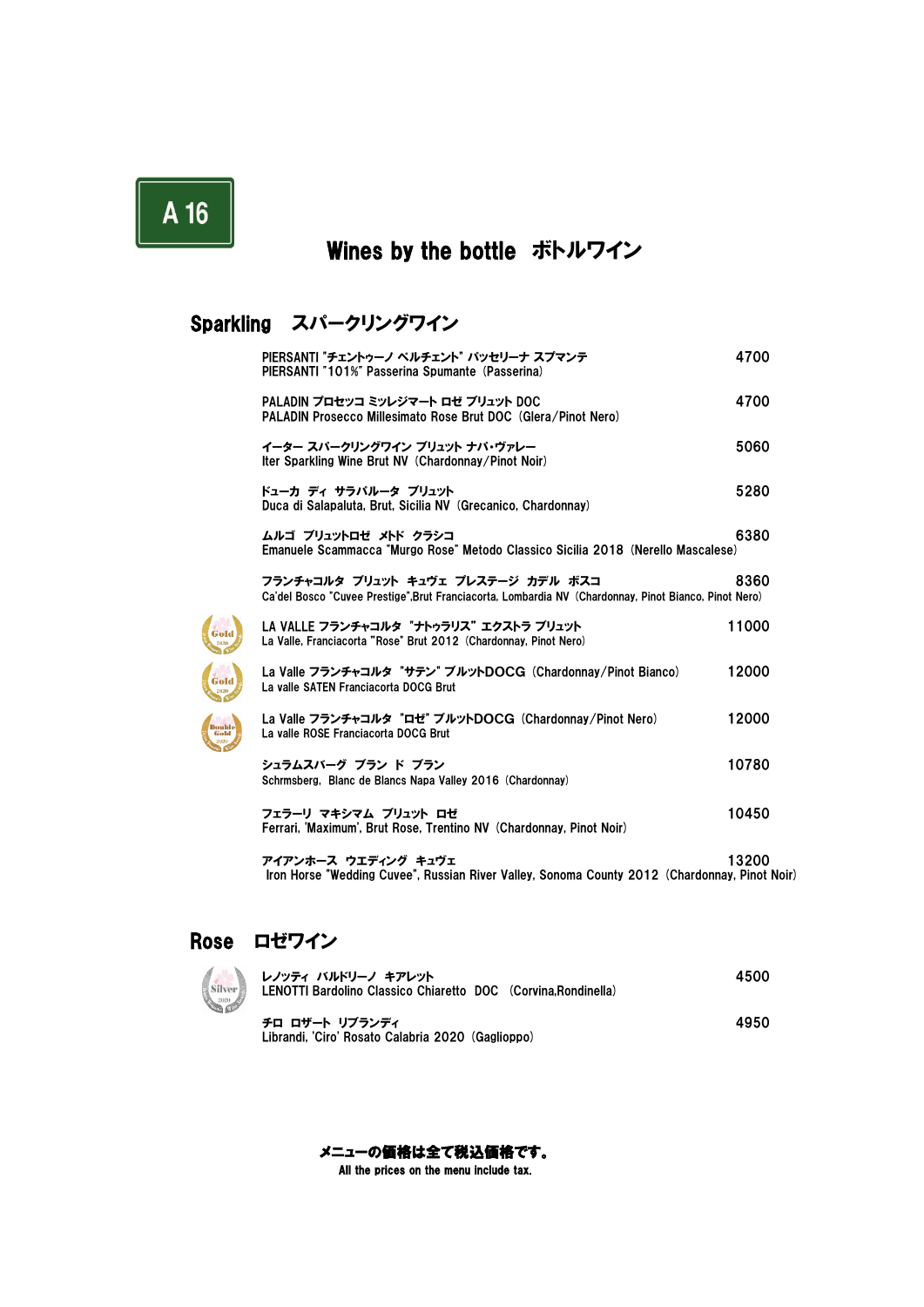### White 白ワイン

### California Whites カリフォルニア白

| マックマニス ファミリー シャルドネ<br>Mcmanis Family vineyards Chardonnay 2020 (Chardonnay)                                                            | 5390  |
|----------------------------------------------------------------------------------------------------------------------------------------|-------|
| マックマニス ファミリー ヴィオニエ<br>Mcmanis Family vineyards Viognier 2018 (Viognier)                                                                | 5390  |
| ソーヴィニヨンブラン ジョエル ゴット<br>Joel Gott Sauvignon Blanc, Napa Valley 2020 (Sauvignon Blanc)                                                   | 5610  |
| シャルドネ ジラソーレ メンドシーノ<br>Girasole, Chardonnay, Mendocino County 2019 (Chardonnay)                                                         | 5940  |
| シュナンブラン ヴィオニエ パインリッジ カリフォルニア<br>Pine Ridge, Chenin Blanc/ Viognier Blend, Napa Valley 2018 (Chenin Blanc, Viognier)                    | 6380  |
| ペドロンチェリー イーストサイドヴィンヤーズ ソーヴィニヨンブラン<br>Pedroncelli.Sauvignon Blanc, 'East Side Vineyard, Dry Creek Valley, 2018 (Sauvignon Blanc)        | 6380  |
| リースリング フランシスコッポラ ソフィア<br>Coppola, "Sofia", Riesling, Monterey County 2016 (Riesling)                                                   | 7700  |
| ダックホーン デコイ ソーヴィニヨンブラン<br>Duckhorn Vineyards, Decoy, Sauvignon Blanc 2018 (Sauvignon Blanc)                                             | 7700  |
| シャルドネ ジラード ロシアンリバー<br>Girard, Chardonnay, Russian River, Sonoma County 2018 (Chardonnay)                                               | 8250  |
| ソーヴィニヨンブラン フロッグスリープ ラザフォード<br>Frog's Leap, Sauvignon Blanc, Rutherford, Napa Valley 2017 (Sauvignon Blanc)                             | 8800  |
| シャルドネ ミッションラベル オーボンクリマ サンタマリアヴァレー<br>Au Bon Climat. ' Mission Label '. Chardonnay. Santa Maria Valley. Santa Barbara 2018 (Chardonnay) | 8800  |
| ソーヴィニヨンブラン オーハイ ヴィンヤード 'マックギンリレー'<br>Ojai. 'McGinley Vineyard'. Sauvignon Blanc. Santa Barbara 2014 (Sauvignon Blanc)                  | 10450 |
| シャルドネ フラワーズ                                                                                                                            | 16280 |

メニューの価格は全て税込価格です。 All the prices on the menu include tax.

Flowers, Chardonnay, Sonoma Coast 2018 (Chardonnay)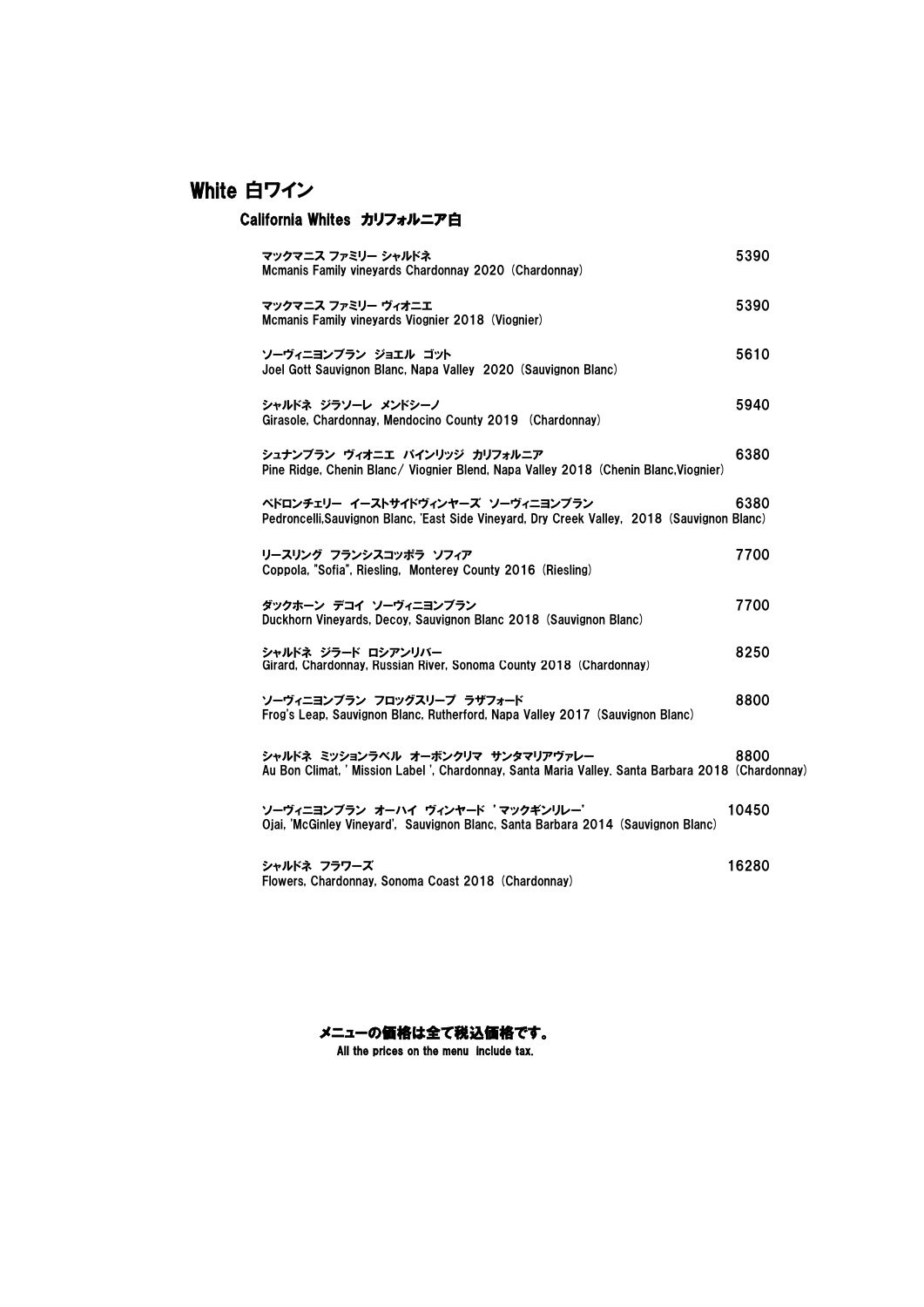#### Italian whites イタリアン白 <Campania カンバーニャ州>



| ALOIS "カウリーノ" ファランギーナ カンパニア IGT<br>ALOIS"Caulino" Falangina 2018 (Falangina)                                       | 5100 |
|--------------------------------------------------------------------------------------------------------------------|------|
| ALOIS "カイアティ" パラグレッロ ビアンコ テッレ デル ヴォルトゥルノ IGT<br>ALOIS"Caiati" Pallagrerro bianco 2017 (Pallagrerro bianco)         | 6100 |
| フィアーノ ディ アヴェリーノ マストロベラルディーノ<br>Mastroberardino. Fiano di Avellino 2018 (Fiano)                                     | 6270 |
| 'テッレドーラ ディ パオロ' グレコ ディ トゥーフォ テッレ デッリ アンジェリ<br>Terredora di Paolo. Greco di Tufo. 'Terre Degli Angeli' 2018 (Greco) | 7700 |

フラッシテッリ イスキア ビアンコレッラ カーサ ダンブラ 8910 Casa d'Ambra, Biancolella, 'Frassitelli', Ischia 2016 (Bianco Terra, Forastera)

#### Other Italian Whites イタリアン白 <その他>

| ヴェルメンティーノ ディ サルデーニャ セッラ エ モスカ<br>Sella & Mosca, Vermentino di Sardegna, Sardegna 2020 (Vermentino)                 | 3850  |
|--------------------------------------------------------------------------------------------------------------------|-------|
| チロ ビアンコ リブランディ<br>Librandi, Ciro Bianco, Calabria 2020 (Greco Bianco)                                              | 4180  |
| ファレリオ ディ コッリ アスコラーニ<br>Saladini Pilastri, Falerio dei Colli Ascolani, Marche 2020 (Trebbiano, Passerina, Pecorino) | 4290  |
| レ・マンフレディ バジリカータ ビアンコ<br>Re Manfredi. Basilicata 2019 (Traminer. Muller Thurgau. Aromatico)                         | 5780  |
| VILLA RAIANO フィアーノ ディ アヴェッリーノ DOCG<br>"VILLA Riano" Fiano di Avellino (Fiano)                                      | 6270  |
| リフレッシ ディ ソーレ アヴィデ<br>Avide, Insolia, 'Riflessi di Sole', Vittoria, Sicilia 2009 (Insolia)                          | 9350  |
| キアランダ ドンナフガータ<br>Donnafugata, 'Chiaranda', Sicilia 2012 (Chardonney, Ansonica)                                     | 10780 |
| プラネタ シャルドネ<br>Planeta, Chardonnay, Sicilia 2018 (Chardonnay)                                                       | 12650 |

#### Japanese Whites 甲州ワイン

| ルミエール プレステージ オランジェ 2019             | 5610 |
|-------------------------------------|------|
| Lumiere Prestage Orange2019 (Koshu) |      |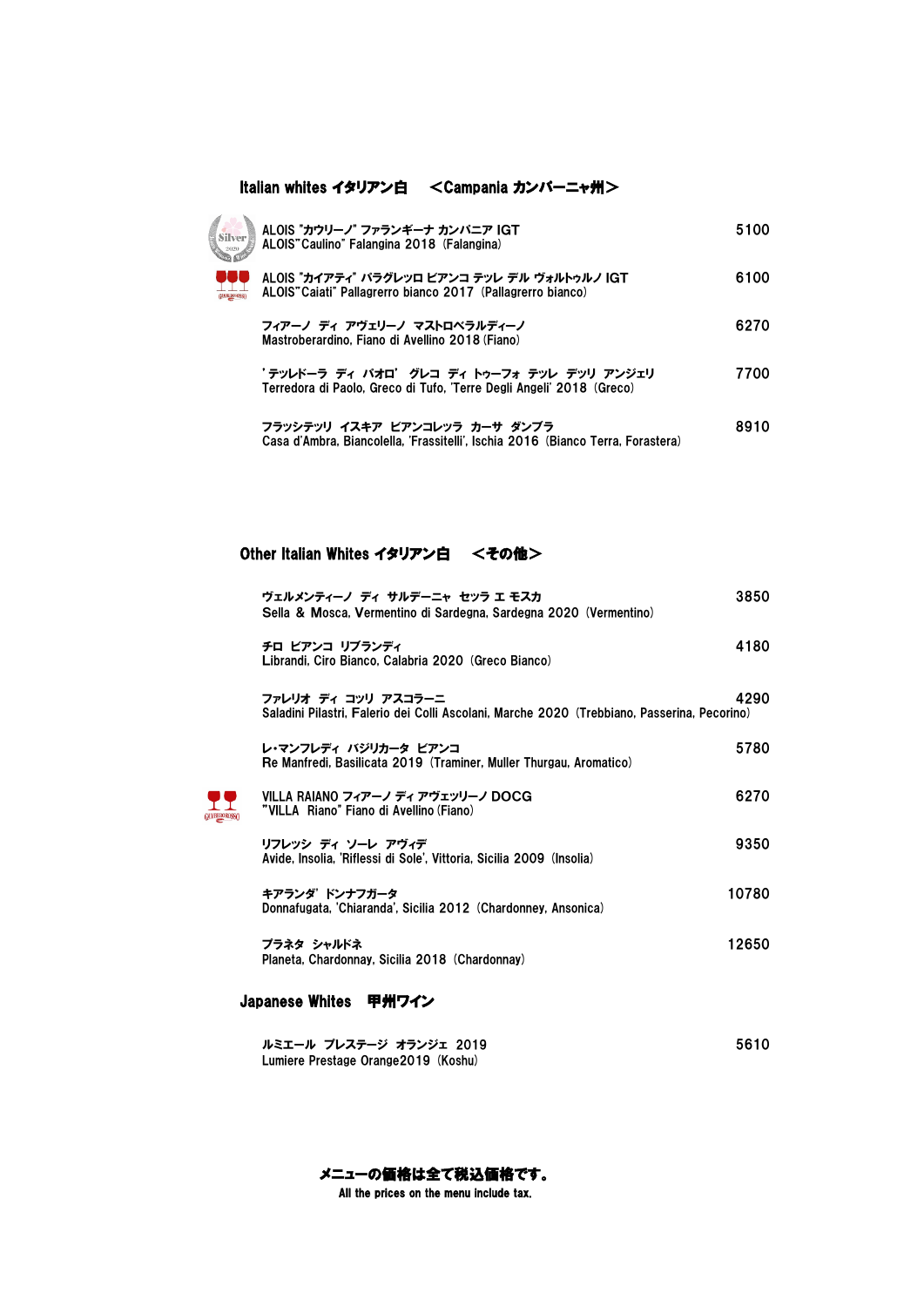### Red 赤ワイン

#### California Reds カリフォルニア赤

| マックマニス ファミリー カベルネソーヴィニヨン<br>Mcmanis Family vineyards Cabernet Sauvignon 2018 (Cabernet Sauvignon)                                  | 5390  |
|------------------------------------------------------------------------------------------------------------------------------------|-------|
| ジンファンデル マザークローン ペドロンチェリー<br>Pedroncelli, Zinfandel, 'Mother Clone, Dry Creek Valley, Sonoma County 2018 (Zinfandel, Petite Sirah)  | 6050  |
| フランシスコッポラ ダイヤモンド カベルネ ソーヴィニヨン<br>Francis Ford Coppola Diamond Collection Cabernet Sauvignon 2018 (Cabernet Sauvignon.Petit verdot. | 6500  |
| ムールヴェードル エンシェントヴァイン クライン<br>Cline, Mourvedre, 'Ancient Vines', Napa Valley 2018 (Mourvedre)                                        | 7700  |
| ダックホーン デコイ カベルネソーヴィニヨン<br>Duckhorn Vinevards, Decov. Cabernet Sauvignon 2018 (Cabernet Sauvignon)                                  | 8470  |
| ダックホーン デコイ メルロー<br>Duckhorn Vineyards, Decoy, Merlot 2017 (Merlot)                                                                 | 8470  |
| ジンファンデル フランシスコッポラ ディレクターズ カット<br>Francis Ford Coppola, Zinfandel, Director's Cut. Dry Creek Valley 2016 (Zinfandel, Syrah)         | 8800  |
| HRWカベルネソーヴィニヨン ヘンドリー ナパ・ヴァレー<br>Hendry, 'HRW'. Cabernet Sauvignon, Napa Valley 2018 (Cabernet Sauvignon)                           | 9350  |
| ピノノワール JJセレクション カレラ セントラルコースト<br>Calera, 'Josh Jensen Selection', Pinot Noir, Central Coast 2016 (Pinot Noir)                      | 9900  |
| ピノノワール メルヴィル サンタリタヒルズ<br>Melville, Pinot Noir, Santa Rita Hills, Santa Barbara 2013 (Pinot Noir)                                   | 12100 |
| ジンファンデル ナパ ブラウン<br>Napa Brown, Zinfandel, Chiles Valley, Napa Valley 2019 (Zinfandel)                                              | 15840 |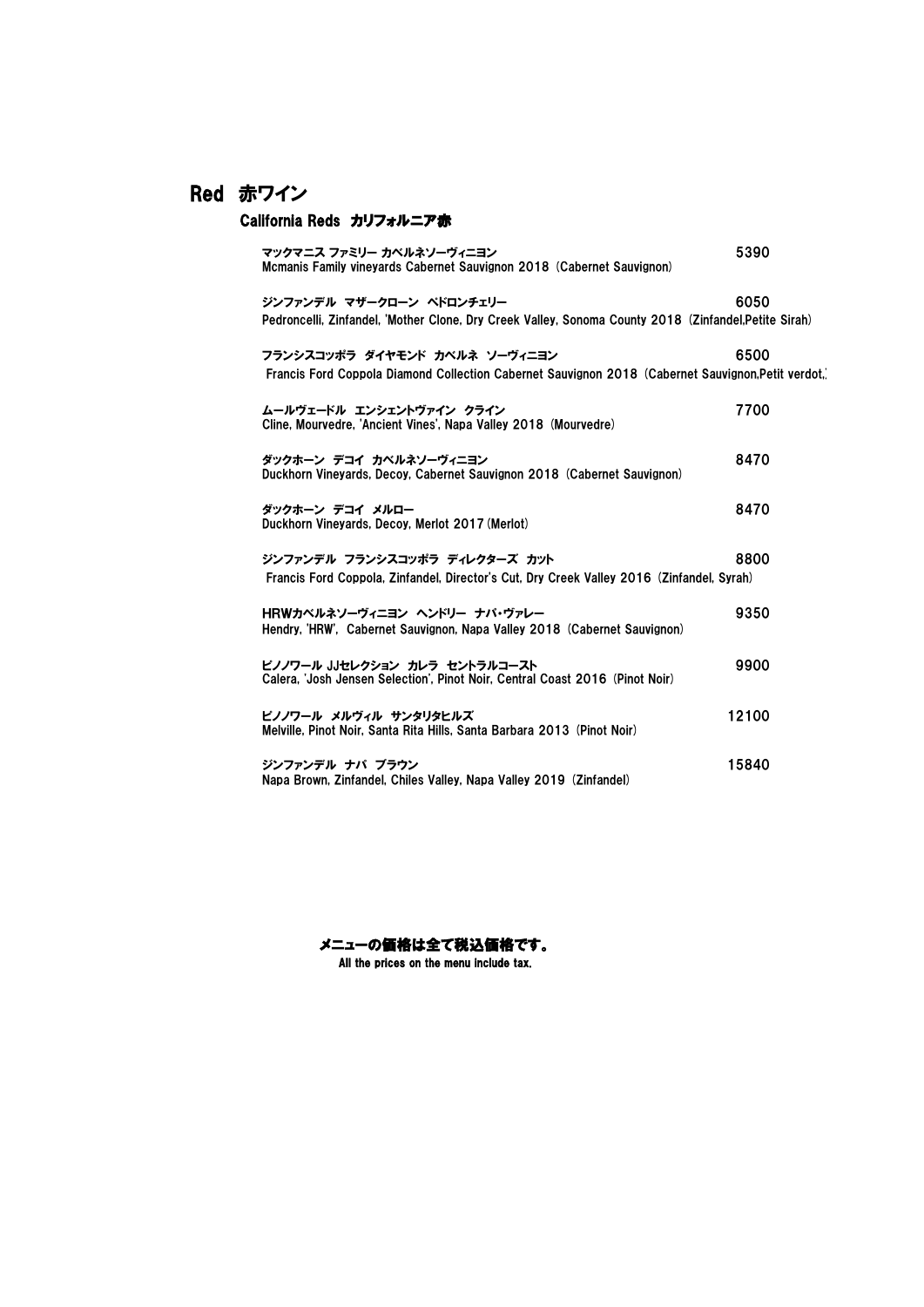#### Italian Reds イタリアン赤 <Campania カンパーニャ州>

| "カンポーレ" アリアニコ<br>"Campole" Aglianico 2017 (Aglianico)                                                                      | 5300 |
|----------------------------------------------------------------------------------------------------------------------------|------|
| アリアニコ カンパーニャ テッレドーラ<br>Terredora Aglianico Campania 2016 kakko (Aglianico)                                                 | 5280 |
| ALOIS "セッティモ" ロッソ テッレ デル ヴォルトゥルノ IGT<br>ALOIS "Settimo" Pallagrerro Nero, Casavecchia 2015 (Pallagrerro Nero, Casavecchia) | 5500 |
| ALOIS "トレブラヌム" カーサヴェッキア テッレ デル ヴォルトゥルノ IGT<br>ALOIS "Trebulanum" Casavecchia 2013 (Casavecchia)                            | 8200 |
| タウラージ フェウディ ディ サングレゴリオ<br>Feudi di San Gregorio Taurasi Campania 2015 (Aglianico)                                          | 9350 |

#### Other Italian Reds イタリアン赤 <その他>

Gold

| モリロッソ ディ マーヨ ノランテ<br>Di Majo Norante, 'Moli', Molise 2019 (Montepulciano, Aglianico)                                       | 4290  |
|----------------------------------------------------------------------------------------------------------------------------|-------|
| チロ ロッソ リブランディ<br>Librandi, 'Ciro' Rosso Classico, Calabria 2019 (Gaglioppo)                                                | 4400  |
| モンテプルチアーノ ダブルッツォ テッラ ダリジ<br>Tatone Terra d'Aligi. Montepulciano d'Abruzzo. Abruzzo 2017 (Montepulciano)                    | 4730  |
| FRENTANA "ルベスト" モンテプルチアーノ ダブルッツォ DOC<br>FRENTANA "Rubesto" Montepulciano d'Abruzzo Riserve DOC (Montepulciano)             | 5100  |
| フィキモリ トルマレスカ ~冷やして飲む赤ワイン~<br>Tormaresca, 'Fichimori', Puglia 2018 (Negro Amaro)                                            | 6050  |
| リベル パーテル チロ イッポーリト<br>Ippolito, Liber Pater Ciro 2015 (Gaglioppo)                                                          | 6050  |
| ネロ イブレオ グルフィ<br>Gulfi, "Nerojbleo", Nero d'Avola Sicilia 2019 (Nero d'Avola)                                               | 6600  |
| カラブリーゼ イッポーリト<br>Ippolito, Calabrise, Calabria 2016 (Calabrese)                                                            | 7150  |
| コッリ デル マンクーゾ チロ リゼルヴァ イッポーリト<br>Ippolito Colli del Mancuso Ciro Riserva Calabria 2013 (Gaglioppo)                          | 8580  |
| モンテプルチアーノ リゼルバ 'ザンナ' イルミナーティ<br>Illuminati, 'Zanna'Montepulciano d'Abruzzo, Colline Teramane, Abruzzo 2015 (Montepulciano) | 9460  |
| タンクレディ ドンナフガータ<br>Donnafuugata, 'Tancredi', Nero d'Avola, Sicilia 2017 (Nero d'Avola, Cabernet Sauvignon)                  | 10780 |
| キアンティ・クラッシコ・リゼルヴァ<br>Badia a Coltibuono, Chianti Classico Riserva, Toscana 2013 (Sangiovese, Canaiolo)                     | 11880 |
| プラネタ シラー<br>Planeta, Syrah, Sicillia 2013 (Syrah)                                                                          | 12650 |
| 160アンニ イッポーリト<br>Ippolito, '160 Anni ',Ciro Rosso Classico Speriore Riserva, Calabria 2013 (Gaglioppo)                     | 13200 |

All the prices on the menu include tax. メニューの価格は全て税込価格です。